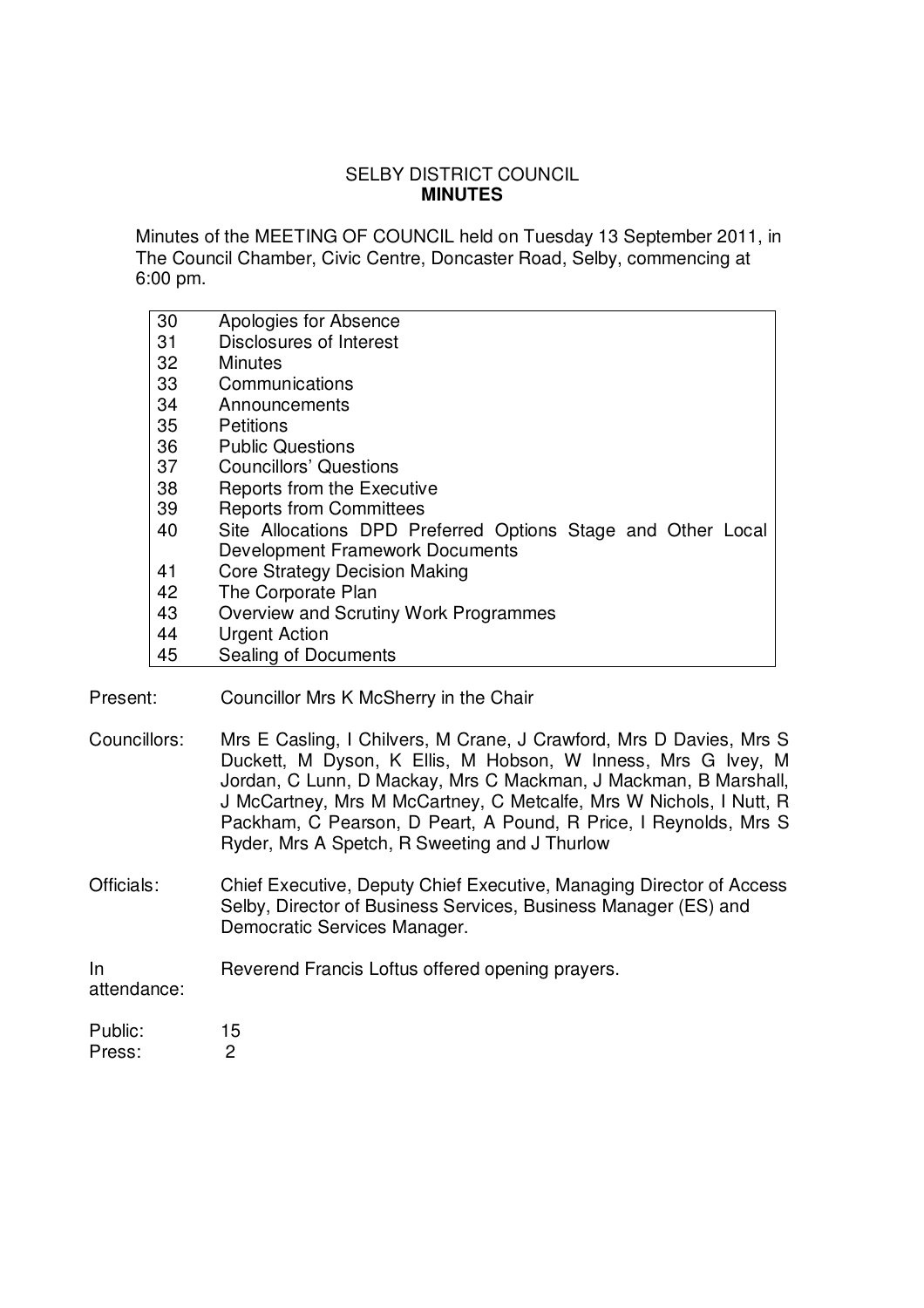## 30. **Apologies for Absence**

Apologies for absence were received from Councillors J Cattanach, J Deans, Mrs M Davis, Mrs P Mackay, Mrs E Metcalfe, R Musgrave, R Sayner and S Shaw-Wright.

## 31. **Disclosures of Interest**

Councillor Mrs S Ryder declared a personal and prejudicial interest in item 11 Site Allocations DPD Preferred Options Stage and other Local Development Framework Documents (minute 40) by virtue of her owning land identified as a potential allocation Site. She left the meeting during debate on this item.

### 32. **Minutes**

The minutes of the meeting of the Council held on 28 June 2011, were confirmed as a correct record.

#### **Resolved:**

## **To approve the minutes for signing by the Chairman.**

#### 33. **Communications**

### Tadcaster Central Area Car Park

The Chief Executive reported correspondence received in relation to a Judicial Review of the Council's actions in respect of Tadcaster Central Area Car Park. All grounds for the Judicial Review had been dismissed in favour of the Council. The Chief Executive reported that there was still the possibility of an appeal.

### **Resolved:**

### **To note the correspondence.**

### Boundary Commission for England

The Chief Executive reported correspondence received from the Boundary Commission for England. Council heard that the Boundary Commission for England had released proposals for changes to Parliamentary Constituencies across England. The proposals were subject to consultation. There was a significant change to the boundaries affecting Selby's constituencies. The Chief Executive would provide further details to all councillors via email.

Councillors requested that the Council submit a response. The response would be developed by Policy Review Committee and then approved by the Executive.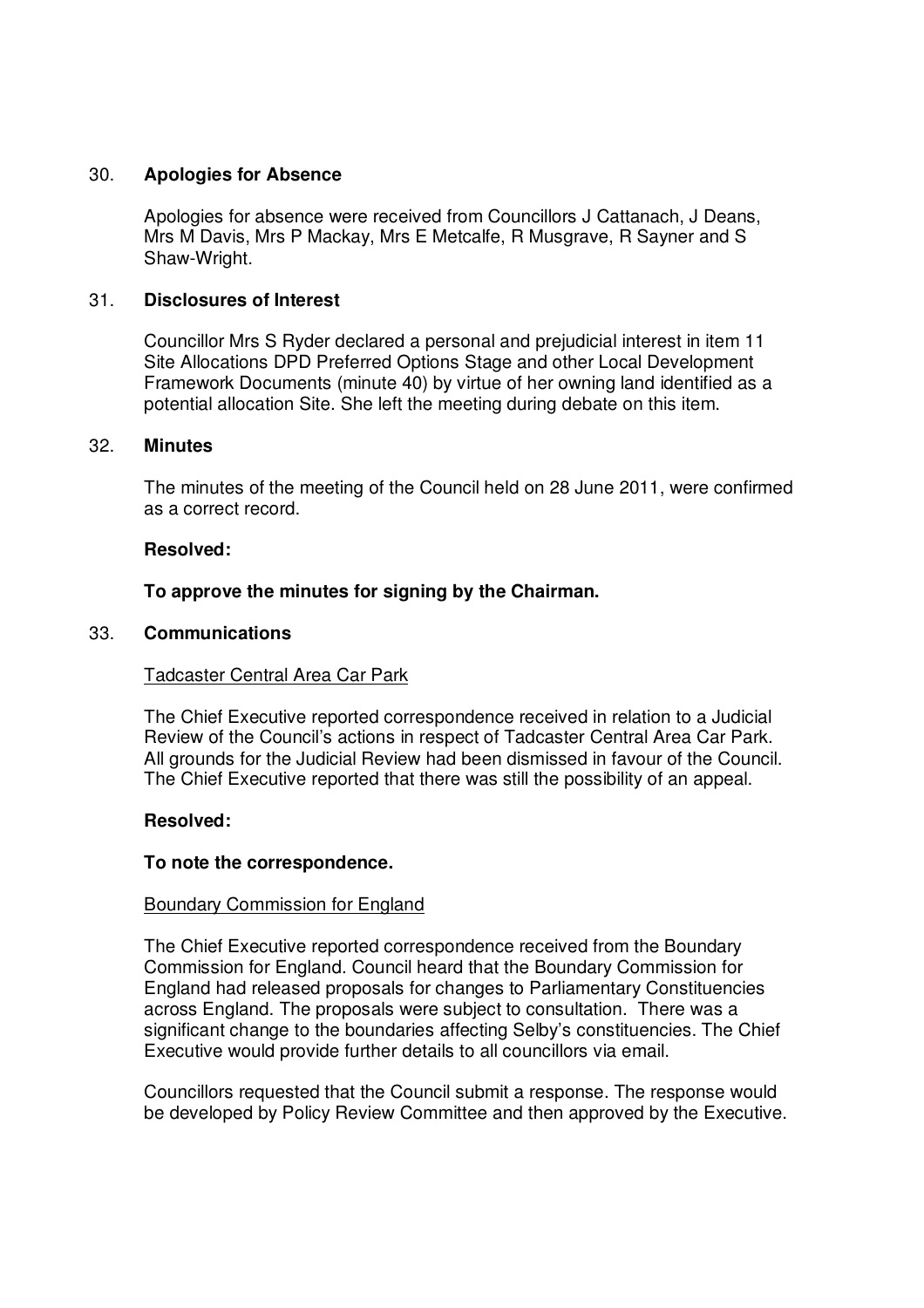## **Resolved:**

- **i. To note the correspondence;**
- **ii. To submit a formal response to the consultation via the Policy review Committee and the Executive.**

#### British Legion

The Chairman reported correspondence she had received from the British Legion requesting authority to sell poppys from the Civic Centre. Councillors unanimously approved the request.

### **Resolved:**

## **To note the correspondence.**

### 34. **Announcements**

The Chairman informed Council that she had recently visited Councillor J Deans, who had been in an accident whilst away on holiday. The Chairman stated that Councillor Deans' condition was improving.

Councillors asked that best wishes be sent to Councillor Deans.

# 35. **PETITIONS**

### **Gypsy and Traveller site at Brotherton.**

It was reported that a petition had been received in connection with proposals to name a site at Brotherton as the Preferred Option for a Gypsy and Travellers Site in the Site Allocations Development Plan Document. Council noted that the matter was subject to discussion later on the agenda and that, in accordance with the Council's Petitions Procedure Rules, the petition would be considered as a consultation petition. The concerns of the petitioners would be considered as part of the consultation on the Preferred Options.

### **Barlow Common Nature Reserve**

It was reported that a petition had been received in connection with proposals for the future operation of the Nature Reserve at Barlow Common. The issue was still being considered by the Executive and, in accordance with the Council's Petitions Procedure Rules the petition would be considered as an ordinary petition and reported to the Executive. The petition organiser would have the right to attend the Executive Meeting and address the meeting for up to three minutes on the issues covered by the petition.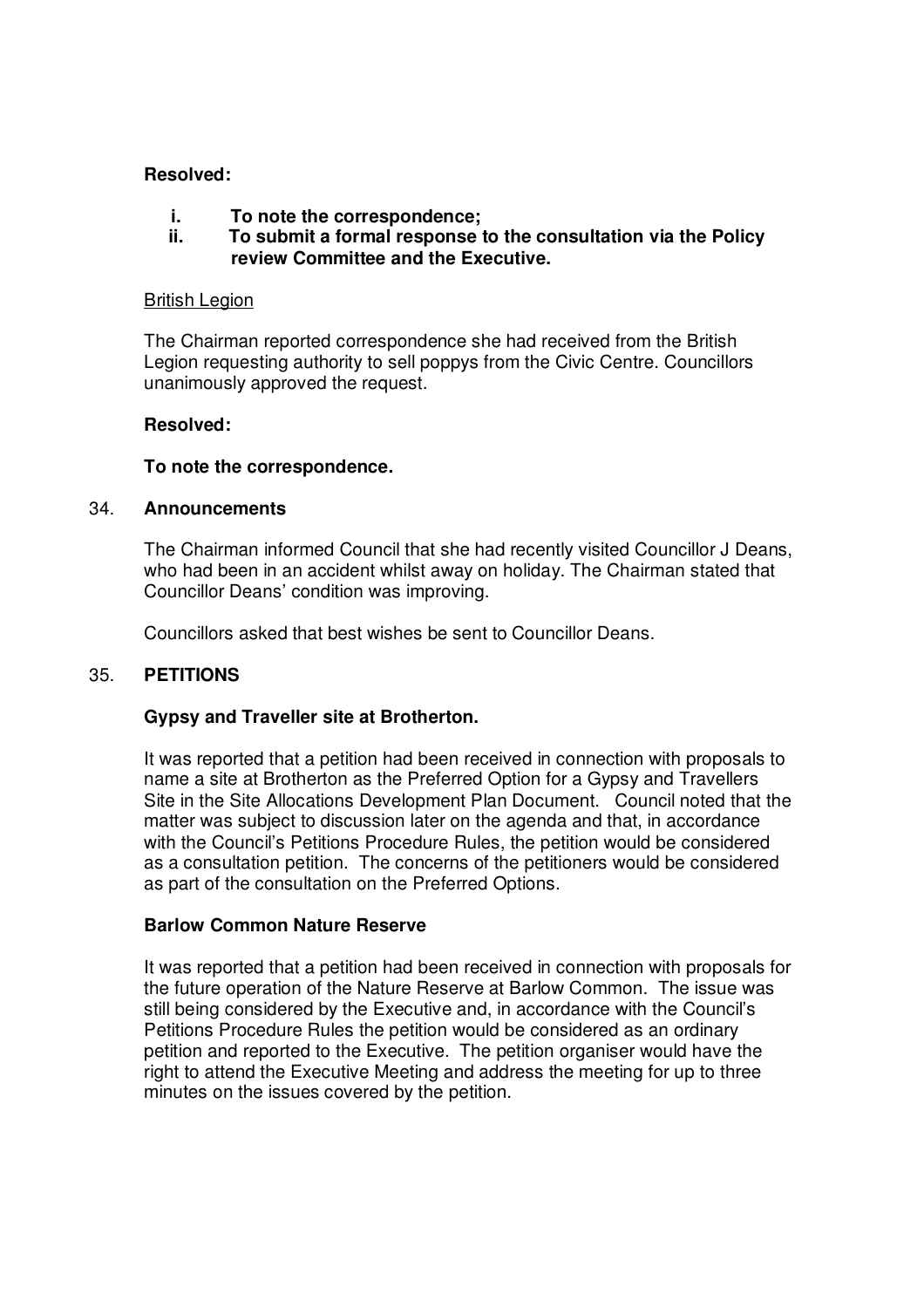### 36. **Public Questions**

None received.

## 37. **Councillors' Questions**

None received.

## 38. **Reports from the Executive**

The **Leader of the Council** reported on items on which the Executive had taken decisions since the last meeting of Council. He highlighted the Annual Report and the Corporate Plan Progress Report. He responded to questions from councillors in relation to his role in encouraging members of the public to contribute to the Corporate Plan through his attendance at Community Engagement Forums.

Councillor Mrs G Ivey, Deputy Leader and **Lead Executive Member on External Relations and Partnerships**, reported work she had undertaken with officers in reviewing the Leisure Contract. Mrs G Ivey responded to questions from councillors in relation to leisure provision across the District

She also provided Council with an update on the provision of affordable housing within Selby District and offered to respond to detailed questions outside of the meeting. She went on to highlight the importance of Council representation on the North Yorkshire Health and Wellbeing Board.

Councillor C Lunn, **Lead Executive Member for Finance**, reported on the Budget Exceptions report and the Interim Treasury Management report he had presented to the Executive. He responded to a question regarding the concordat with Harrogate and Craven and would provide more detail outside of the meeting. A councillor raised a question regarding the reduction in salary costs as a percentage of the total amount saved to which Councillor Lunn offered to respond outside of the meeting.

Councillor J Mackman, **Lead Member for Place Shaping**, reported the work undertaken by the Executive on the Site Allocations DPD which Council would discuss later in the meeting. He also highlighted the consultation exhibition on Olympia Park soon to take place at Barlby Bridge Primary School.

Councillor C Metcalfe, **Lead Member for Communities**, reported the work the Executive had undertaken on Countryside Management, Car Parking Charges and the future provision of CCTV.

### **Resolved:**

**To receive and note the reports from the Executive.**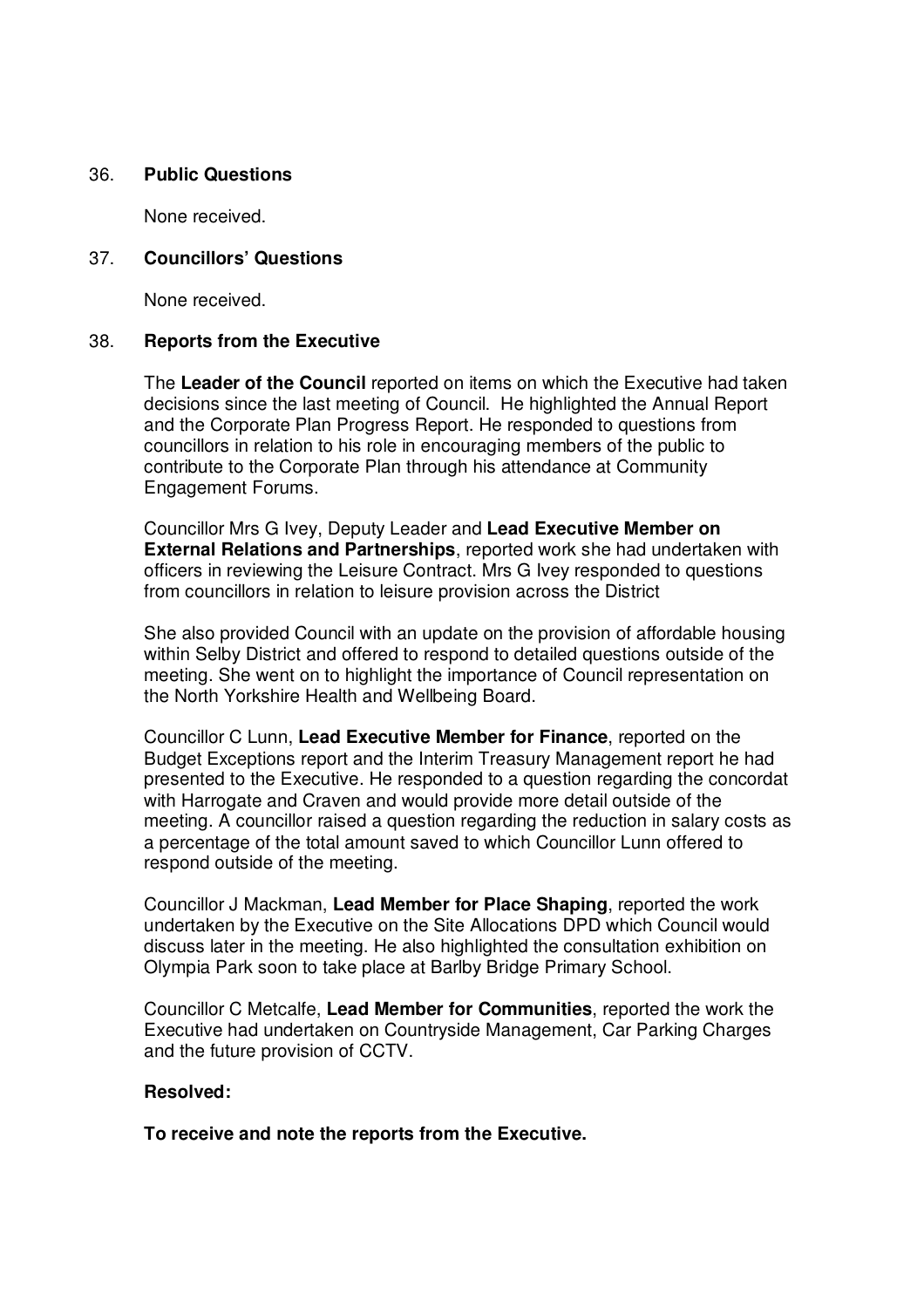## 39. **Reports from Committees**

**Chair of Scrutiny**, Councillor Mrs W Nichols, reported on the Call In of the Executive's decision on Countryside Management. Councillor Nichols responded to questions regarding the committee's scrutiny of Transport provision and, in particular, the future provision of a number of bus routes across the District.

The Council agreed to co-opt Councillor Brian Marshall on to Scrutiny Committee with non-voting rights, whenever the Committee considers Crime and Disorder matters.

Councillor M Jordan, **Chair of Policy Review Committee**, reported on the Committee's work since the last Council meeting. He highlighted the Working Group that would be established, subject to Council approval, on the potential Gypsy and Traveller Sites as part of the Site Allocations DPD.

Councillor Mrs E Casling, **Chair of Audit Committee**, reported that the Committee had reviewed the Internal Audit Plan 2011/12 and Risk Management Report. Councillor Casling also added that the Committee would receive risk registers from Access Selby and Communities Selby.

Council agreed that Scrutiny Chairs could also produce written reports for future meetings.

### **Resolved:**

**To receive and note the reports from the Executive.**

**Having declared a personal and prejudicial interest in the next item, Councillor Mrs S Ryder left the meeting.**

### 40. **Site Allocations DPD Preferred Options Stage and Other Local Development Framework Documents**

Councillor J Mackman presented the report which set out the Council's response to the recent consultation exercise regarding the Site Allocations DPD (SADPD) as part of the Local Development Framework.

Councillor J Mackman provided Council with a brief introduction to the document which had been discussed and examined at length by both the Executive and Policy Review Committee. He then gave details of the consultation process and the potential for continual changes to the document as more sites came forward.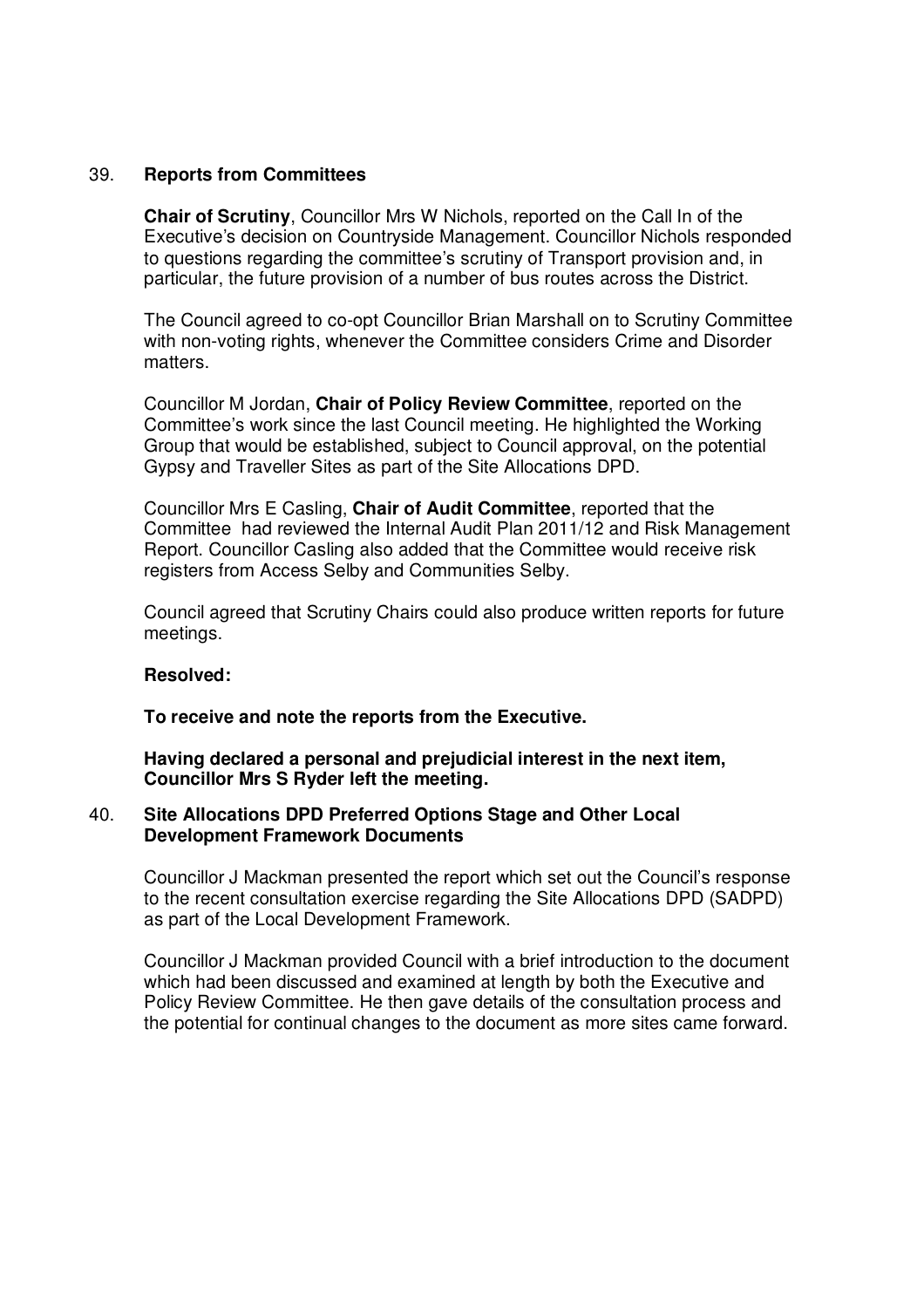The Council discussed the allocation of Gypsy and Traveller sites across the District. Councillor J Crawford questioned the communication process when potential sites came forward. He felt it was imperative that ward Councillors were informed at the earliest opportunity should any sites come forward within their wards. Councillor J Mackman acknowledged Councillor Crawford's concerns and gave a detailed explanation of the process which had taken place.

Councillor J Mackman provided Council with an update on the site at Brotherton. Following the landowner withdrawing the site, it was now necessary to find an alternative preferred option for the Gypsy and Traveller site. Councillor J Mackman proposed that the recommendation be amended to reflect the revised preferred site of Popular Farm at Whitley and, as a consequence, the reallocation of 10 residential units to site EGWH004.

Councillor J Mackman then moved discussion onto the five year supply of housing. He reminded councillors that the Council could not demonstrate adequate provision of a five year supply of housing. He felt it essential that the Council release all phase two sites. Councillor J Mackman proposed an amendment to the recommendation to clarify that 'all' phase two sites would be released. This was supported.

## **Resolved:**

# **SADPD**

- **i. Council approve the Site Allocations DPD Preferred Options document at Appendix A to proceed to the next stage of consultation, subject to an amendment in respect issue G, the preferred site is EGWH10C Poplar Farm at Whitley and EGWH004 allocation be increased to 67.**
- **ii. To request Officers undertake a 10-week public consultation process commencing on 22 September 2011;**
- **iii. To delegate authority to the Managing Director of Access Selby after consultation with the Lead Executive Member for Place Shaping to deal with amendments agreed or requested at this meeting, prior to consultation;**
- **iv. To commission Policy Review Committee to undertake additional work in relation to Gypsy & Traveller sites, on the basis of the terms of reference in Appendix C.**